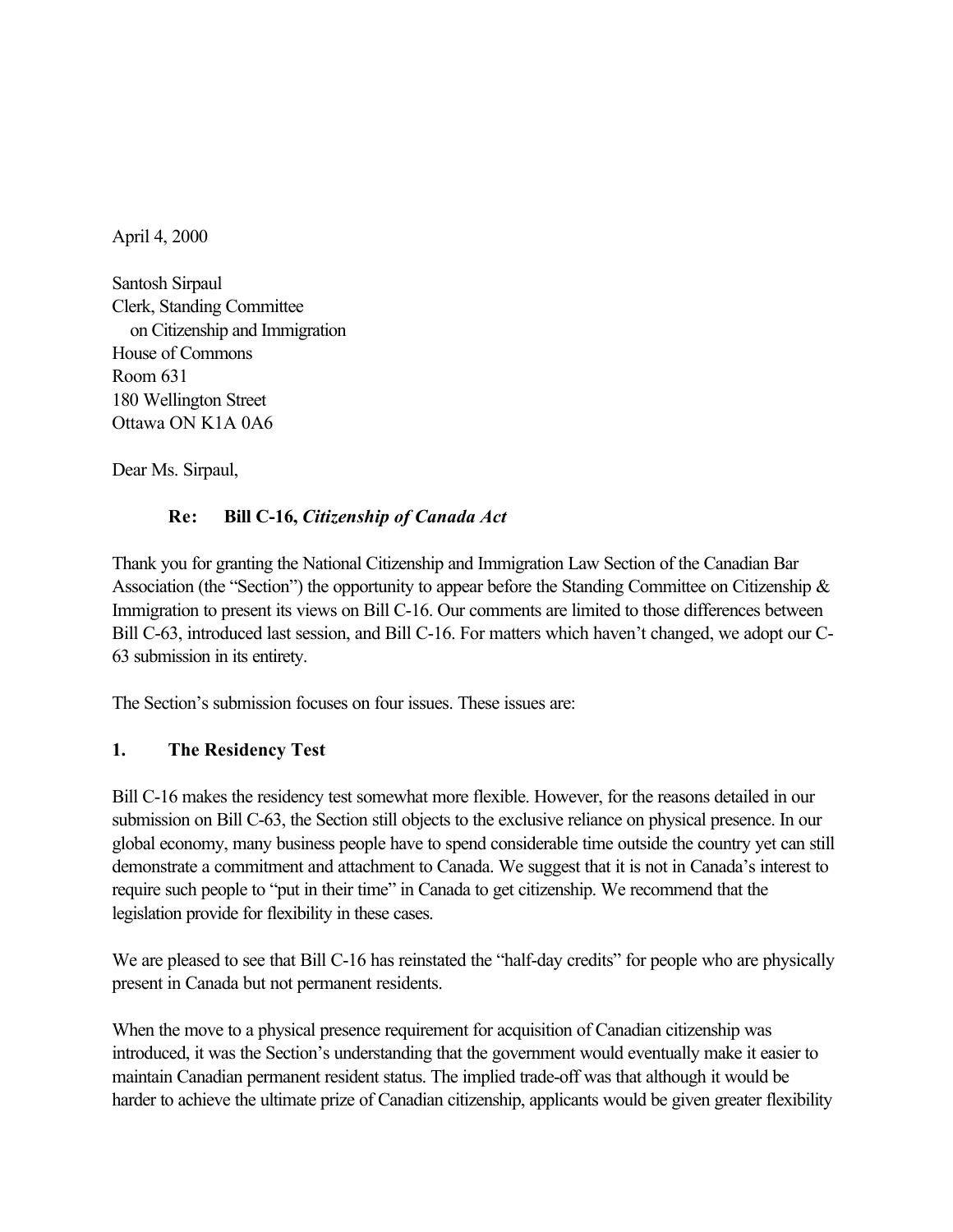to maintain permanent resident status in circumstances that are in Canada's interest. However, recently released government documents suggest that Citizenship and Immigration Canada is abandoning the current test for residency and the grant of Returning Resident Permits. The new residency requirements will not be in Canada's best interests if Bill C-16 is adopted in its present form. The Section recommends that no final decisions be taken on the residency test in Bill C-16 until the residency test under the new *Immigration Act* is made public and can be considered by the Committee.

## **2. Guidelines for the discretionary grant of citizenship by the Minister**

The Committee's members are aware of the Section's concern that people who are deserving of Canadian citizenship, but who cannot meet the new residency requirement, will be disadvantaged by the adoption of Bill C-16. We are concerned that the Bill's imposition of a physical presence requirement means citizenship applications will not succeed without this criterion being met.

We propose that Bill C-16 be amended to allow the government to make regulations which would deem certain activities abroad as meeting the physical presence requirement. The *Act* should empower the government to bring forward such regulations without requiring an amendment to the *Act*, to enable a more flexible application of the *Act* in appropriate circumstances.

### **3. Adopted Children**

Bill C-16 introduces a new factor in assessing whether an adopted child should be granted citizenship, namely whether the adoption was in the best interests of the child.

We have serious concerns about this new addition because it leaves the "best interests" assessment in the hands of visa officers. Visa officers have little if any training in the area of family relations and we therefore believe it is inappropriate to place this decision in their hands. Visa officers should rely on the assessment of the local authorities as to whether an adoption is in the "best interests" of the child.

We are also concerned that there is a potential constitutional conflict in the federal government's imposition of a best interests test in international adoptions. Adoptions normally are considered to fall within provincial and territorial jurisdiction. Provinces and territories set their own standards for valid adoptions, including the recognition of foreign adoptions. Many if not most provinces and territories have strict standards that require careful assessment by trained professionals before an adoption can be approved. This legislation would allow provincial and territorial government decisions to be overridden by federal visa officers (many of whom are foreign nationals) with little or no experience in this area.

The Section reiterates its belief that the right of appeal should be to the Immigration Appeal Division and its concern that the Bill apply to adoptions prior to its coming into force.